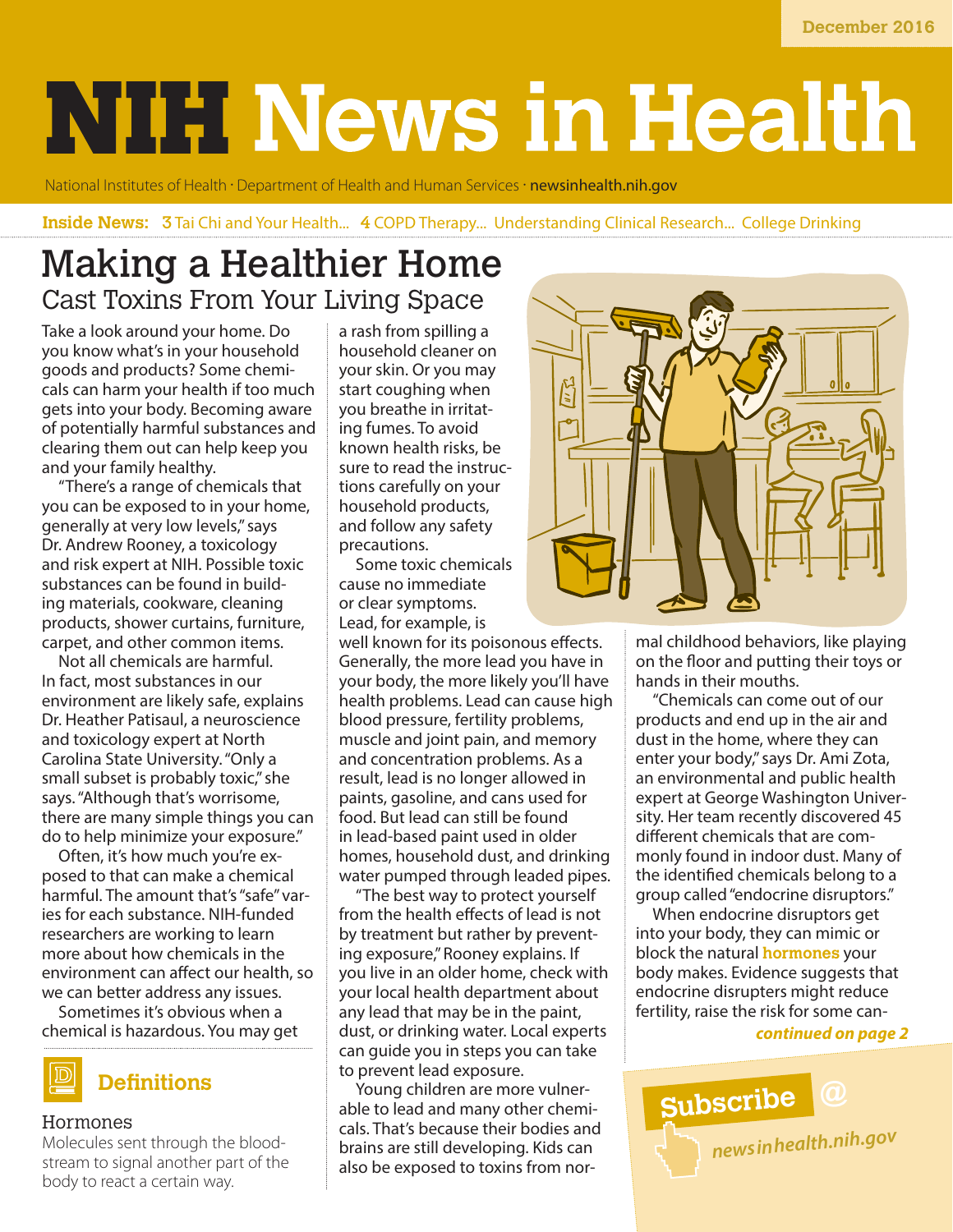#### *continued from page 1*

cers, or cause other harms. These chemicals may pose their greatest health risks when people are exposed in the womb or during their first few years of life, when hormones are guiding development of the body's organs and brain.

Substances thought to cause endocrine disruption include certain fragrances, pesticides, and stain-resistant coatings. NIH-funded researchers study the health effects of several types of chemical classes tied to hormone disruption, including phthalates (pronounced THAL-ates), PFCs (or perfluorinated chemicals), and flame retardants.

## **Wise Choices** Keep Indoor Spaces Healthy

To reduce potentially toxic substances in your home:

- Clean with "Safer Choice" or non-toxic products.
- $\Box$  Dust using a damp rag.
- $\blacksquare$  Use a wet mop to clean floors.
- $\blacksquare$  Vacuum with a high-efficiency particulate air (HEPA) filter.
- $\Box$  Open a window or use a fan to improve air circulation when you're cleaning.
- $\blacksquare$  Have and maintain a good ventilation system in your home.
- $\blacksquare$  Wash your hands and your children's hands often.

### **NIH News in Health ISSN 2375-6993 (Print) ISSN 1556-3898 (Online)**

**National Institutes of Health** Office of Communications & Public Liaison Building 31, Room 5B64 Bethesda, MD 20892-2094 nihnewsinhealth@od.nih.gov Tel: 301-402-7337

Phthalates are a family of manmade chemicals used to make plastics, cleaners, and fragrances. The human health effects of phthalates are not yet fully known but are being studied by several government agencies, including NIH. In animals, phthalate exposure has been linked to many reproductive health and developmental problems. To reduce your exposure, read product labels and avoid using products that contain phthalates. Some—but not all—phthalate-containing products might be clearly labeled: "contains phthalates." But sometimes phthalates might be listed as a 3- or 4-letter abbreviation, such as BBP, DBP, or DEP. These phthalates must be listed among the ingredients on product labels, unless they are added as a part of the "fragrance."

"Many hundreds of chemicals can be classified as fragrance," Patisaul explains. "So when you use a cleaner with a scent, it probably has some phthalates in it—even though the label doesn't specifically say phthalates." You can look for "fragrancefree" products. The U.S. Environmental Protection Agency (EPA) also provides the "Safer Choice" label, which is used on products made with ingredients that are safer for human health and the environment.

PFCs are widely used to make everyday products more resistant to stains, grease, and water. They can be found in nonstick cookware, stainresistant sofas and carpets, and waterproofed clothing and mattresses. In animal studies, some PFCs disrupt

#### **Editor** Harrison Wein, Ph.D. **Managing Editor** Vicki Contie

**Contributors** Vicki Contie, Alan Defibaugh (illustrations), Tianna Hicklin, Anita Ramanathan, and Bonnie Tabasko.

**Attention Editors** Reprint our articles and illustrations in your own publication. Our material is not copyrighted. Please acknowledge *NIH News in Health* as the source and send us a copy.

For more health information from NIH, visit

[health.nih.gov](https://health.nih.gov)



For more about reducing toxins at home, click the "Links" tab at: [newsinhealth.nih.gov/issue/Dec2016/Feature1](https://newsinhealth.nih.gov/issue/Dec2016/Feature1)

normal hormone activity, reduce immune system function, or cause developmental problems. Some evidence suggests that certain PFCs may also affect human health, with possible ties to low birth weight, obesity, and testicular and kidney cancers.

Certain PFCs, like those used to make Teflon, are being phased out of use in the U.S. But some older household items, like nonstick pans, may still contain them. If you have an older nonstick pan that is dinged and worn out, try to replace it.

Flame retardants are added or applied to materials to slow or prevent a fire. But a growing body of evidence links many of these chemicals to negative health effects in animals and humans. Flame retardants can be found in foam, upholstery, mattresses, carpets, curtains, and fabric blinds. Flame retardant use has been declining in recent years. But these chemicals are still found in some products. When buying new items, especially for children, try to purchase furnishings filled with cotton, polyester, or wool, instead of polyurethane foam.

"The best thing is to become aware that there are chemicals in your environment, and there are very simple things that you can do to lower your exposure," Patisaul says.

Chemicals are everywhere, and most are harmless. Limiting the potentially toxic ones in your day-today life can help you create a safer, healthier home.

Learn what's in the products you purchase, and make informed decisions. You can also take steps to get rid of risky chemicals by keeping the

dust down in your house. See the Wise Choices box for some useful tips.  $\blacksquare$ 

**[newsinhealth.nih.gov](https://newsinhealth.nih.gov)**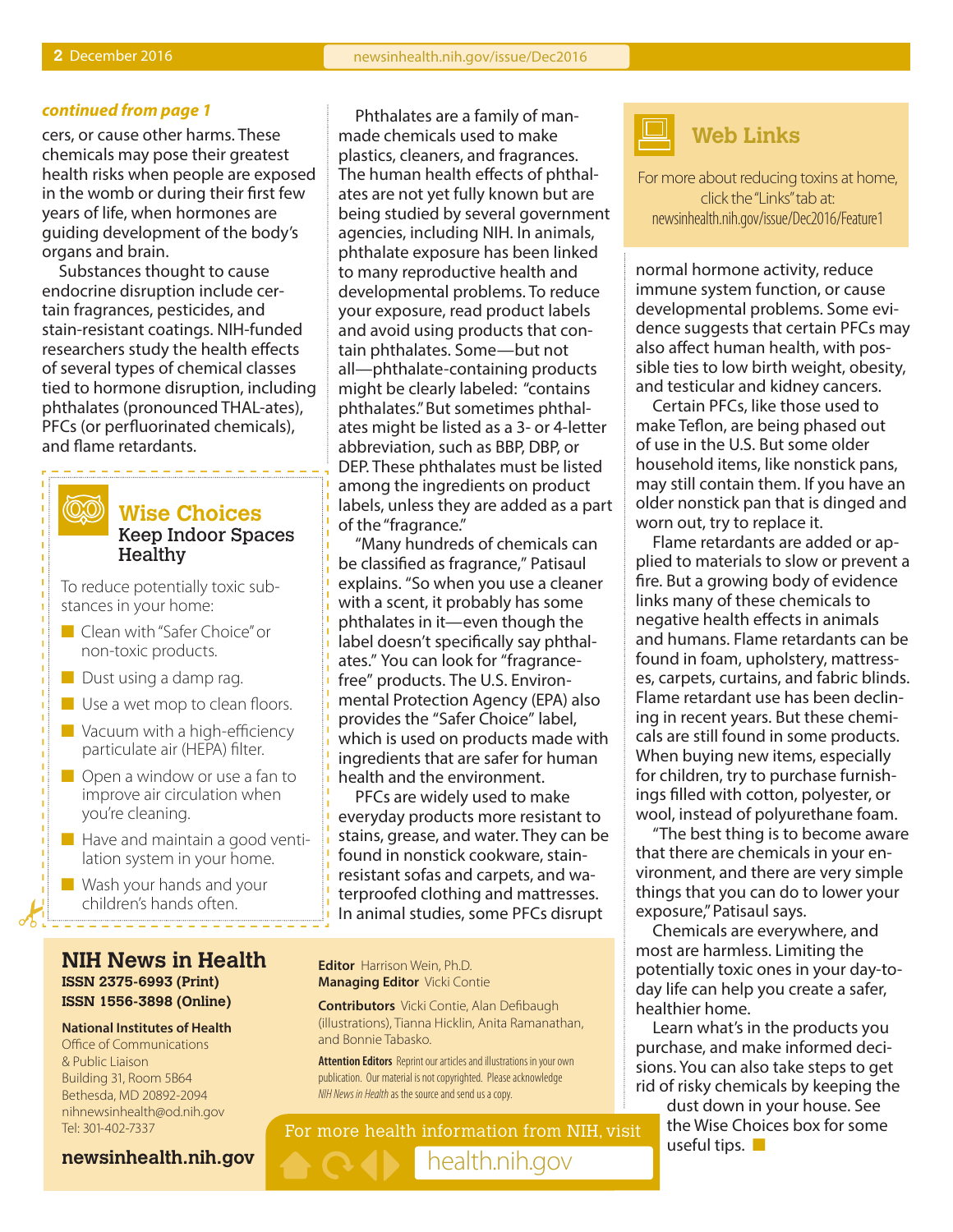## Tai Chi and Your Health A Modern Take on an Ancient Practice

You may have seen the flowing postures and gentle movements of tai chi and wondered what it's all about. Tai chi is an ancient mind and body practice. While more research is needed, studies suggest that it may have many health benefits.

Tai chi is sometimes referred to as "moving meditation." There are many types of tai chi. They typically combine slow movements with breathing patterns and mental focus and relaxation. Movements may be done while walking, standing, or sitting.

"At its root, tai chi is about treating the whole person and enhancing the balance and crosstalk between the body's systems," says Dr. Peter Wayne, a longtime tai chi researcher at Harvard Medical School. "It's a promising intervention for preserving and improving many areas of health, especially in older adults."

## **Wise Choices** Is Tai Chi Right for Me?

(QQ)

- $\blacksquare$  Talk with your health care provider about your physical activity and limits. Ask whether tai chi might be a good option for you.
- $\blacksquare$  Look for classes based on your age and health. Some classes may be geared toward college students and stress management; others may be designed for folks over age 60 with particular medical conditions.
- $\Box$  Observe several teachers and classes to find a fit for you. There are different teaching styles, levels, and ways to practice tai chi.
- $\Box$  Don't be discouraged if you can't do all the movements. Think about the potential health benefits, and try to be patient with yourself. Everyone has to start somewhere!

<u> - - - - - - - - - - - - - </u>

Several studies have found evidence that tai chi can increase balance and stability in older people and reduce the risk and fear of falls. Each year, more than 1 in 4 older adults falls, and 1 out of 5 of these falls causes a serious injury such as broken bones or a head injury.

"Trying to be careful can make you more prone to falls," Wayne says. "Tai chi may help you move more confidently and safely again." Some NIHfunded research suggests that tai chi may also improve balance and prevent falls in people with mild-to-moderate Parkinson's disease.

Research suggests that practicing tai chi might help improve posture and confidence, how you think and manage emotions, and your quality of life. Studies have found that it may help people with fibromyalgia sleep better and cope with pain, fatigue, and depression. Regular practice may also improve quality of life and mood in people with chronic heart failure or cancer. Older adults may find that tai chi can help improve sleep quality and protect learning, memory, and other mental functions.

Further study will be needed to fully evaluate and confirm the potential benefits of tai chi. But since the practice involves moving slowly and mindfully, there's little chance of harm when done correctly.

"Whether you're interested in trying tai chi to help with a chronic health issue or the stresses of everyday life, tai chi—if taught properly—can be a great complement to other ways of healthy living and rehabilitation," Wayne says. "I think we're all looking for tools to help us live productive, long lives with a little more grace and ease."



There are different styles and ways to practice tai chi, Wayne says. If you're interested in trying it, you can start simply. For instance, try standing behind and holding onto a sturdy chair for support, then mindfully rock back and forth to build awareness of all the parts of your body and their connections. Eventually, you might move on to practice more complex movements or sequences.

Want to learn more? Read the Wise Choices box to consider whether tai chi might be right for you. And watch NIH's online tai chi videos at [nccih.nih.](https://nccih.nih.gov/video/taichidvd-full) [gov/video/taichidvd-full](https://nccih.nih.gov/video/taichidvd-full).



For more information about tai chi, click the "Links" tab at: [newsinhealth.nih.gov/issue/Dec2016/Feature2](https://newsinhealth.nih.gov/issue/Dec2016/Feature2)